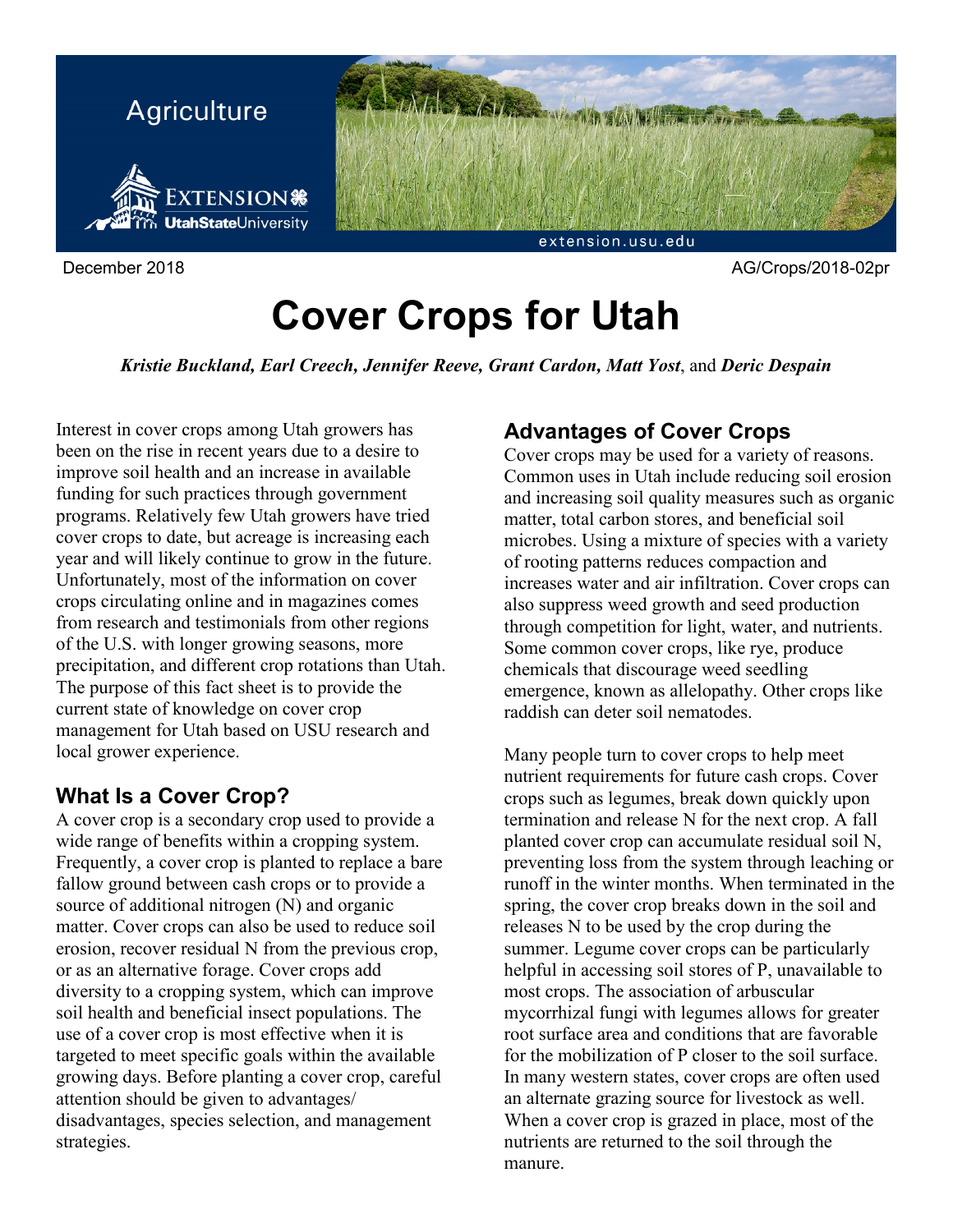## **Challenges of Cover Crops?**

Despite the benefits of cover crops, there are still some challenges. Perhaps the most formidable obstacle is the cost. The improvements that cover crops can make in terms of weed control, nutrient return, and soil health are difficult to measure with a dollar value; whereas, the cost to purchase seed and to plant and manage the cover crop is an immediate cost. Planting a small percentage of total farm acres to a cover crop, initially, is a strategy to allow a grower to assess the cost vs. benefit of cover crops on their operation with very little financial risk. If results are positive, acreage can be expanded to encompass more of the farm in future years.

The shortness of the growing season in Utah, compared to other states, can limit cover crop options. Some cover crop species will winter-kill in Utah's harsh winters, so plant in late summer to early fall to allow sufficient growth before a killing frost. Fields planted to small grains, rather than corn, are often good candidates for a cover crop due to an early harvest making the field available by July or August. In the spring, cover crops used as a green manure source must be allowed time to grow before planting a following crop or returns of N to the soil will be low. At the same time, delays in cover crop termination can push back planting time for cash crops, causing yield loss.

Another factor of concern is the use of soil water by cover crops. In dryland systems, a fallow year between crop years is often employed in Utah because a single year of moisture is usually not sufficient to grow a crop of wheat. Growing a cover crop during the fallow year can deplete soil moisture to the point that wheat yield loss is likely. In irrigated fields, water applied for cover crops has a cost, both in terms of the labor and expense of operating irrigation equipment, and the opportunity cost of water use by a cover rather than a cash crop.

Finally, given time and proper management, cover crops can produce a great deal of foliage. High levels of biomass can interfere with field operations such as tillage and planting. Furthermore, cover crop growth during a time of year that is typically fallow can create a "green bridge" for insect and disease pests that can exacerbate pest problems in the cash crop.

## **Selecting a Crop/Mixture**

Two major categories of cover crops are referred to as warm season or cool season. Warm season crops are generally suited to be planted in late spring/early summer and terminated before frost. Cool season crops can sometimes overwinter and can be planted in late fall or early spring for a spring termination. Common cover crops for Utah can be found in the attached Appendix or in the Western SARE publication *Managing Cover Crop for Profitability* [\(http://www.sare.org/Learning-](http://www.sare.org/Learning-Center/Books/Managing-Cover-Crops-Profitably-3rd-Edition/Text-Version)[Center/Books/Managing-Cover-Crops-Profitably-](http://www.sare.org/Learning-Center/Books/Managing-Cover-Crops-Profitably-3rd-Edition/Text-Version)[3rd-Edition/Text-Version\)](http://www.sare.org/Learning-Center/Books/Managing-Cover-Crops-Profitably-3rd-Edition/Text-Version). Information on identification, seeding rate and depth as well as some benefits and considerations is included. Pay careful attention to known crop interactions that may negatively impact subsequent crops.

Identify the desired result of incorporating a cover crop into your system. This step alone will likely dictate which family of plants you should consider. Grasses tend to immobilize excess N, add organic matter, stop erosion and suppress weeds. Legumes generally provide faster N release, weed control and beneficial insects. Brassicas fall somewhere in between: moderate rate of N release, good weed suppression, and moderate amounts of organic C returns. Brassicas also can break-up difficult soil compaction and reduce some soil borne disease and nematode pressure. Frequently, growers use a mix of these plant families to provide a quick release of N after incorporation as well as the benefits of biomass return and disease control.

The ratio of carbon  $(C)$  to nitrogen  $(N)$  in the cover crop is critical in choosing a suitable cover crop. A cover crop with a low C:N ratio, like hairy vetch, will release N back to the soil rapidly following termination. Alternately, rye has a high C:N ratio and will release N much slower. Crops containing high amounts of carbon serve as a great tool to increase soil organic matter and immobilize soil N, but will not provide much plant available nitrogen following termination and should not be counted as a N input for the following crop. Depending on timing of cover crop termination, the ratio of C:N, and therefore available N, can change.

### **Dates of Cover Crop Establishment and Termination**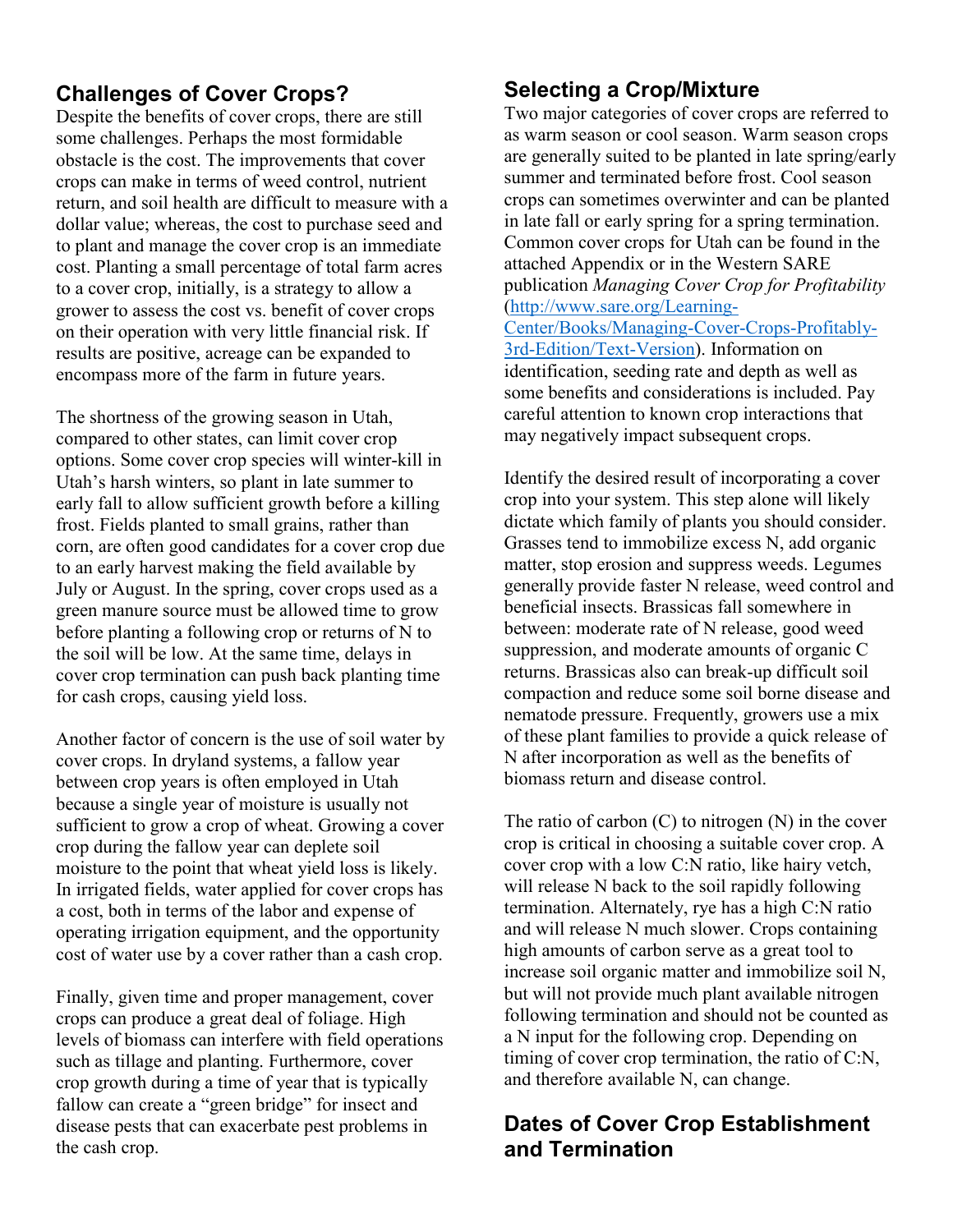The more time a cover crop can spend growing in the field, the greater the benefit. In a irrigated field trial in Logan, Utah, a mix of 70% hairy vetch and 30% winter wheat provided a thick winter cover preceding a grain crop. However, the planting and termination dates varied greatly between the two year study and, therefore, the total N contributions were also different. Table 1 shows the impact of planting and termination date on N available for a following crop. In 2013, the cover crop was seeded early in the fall (late August) and not terminated until mid-May. In 2014, the cover crop was seeded mid-October, producing little top-growth before winter, then terminated in mid-April. The amount of dry matter (DM) in the vetch was 9 times greater and the wheat had 10 times more DM in the first season as compared to the second. The amount of N supplied by the cover crop in 2014 would likely be inadequate for any following cash crop.

On dryland fields in Utah, cover crop establishment can be tricky due to the lack of soil moisture to germinate shallow-planted seeds in early- to midfall. Establishment is greatly increased with even a single irrigation event. If rains do occur, the cover crops often germinate so late that seedling survival over the winter is jeopardized. One dryland cover crop strategy that has been successfully employed in USU research is dormant seeding the cover crops as late in the year as possible, right before the soil freezes. The idea is that the seed will lay in frozen

soil under the snow and then will germinate in the spring as soon as the soil temperature begins to warm. Since the only reliable precipitation most of these drylands receive on a year to year basis occurs in the winter, this allows the seed to be in place and ready to germinate as soon as soil temperature and moisture conditions are favorable

#### **Establishment**

Establishing covers crops requires good seed to soil contact which means using a small grain drill is best for most crops. Soil preparation should account for residue management to allow for adequate seed to soil contact. Some crops, such as rye, can be successfully broadcast, but seeding rates generally must be much higher (50% or more) to account for poor germination and decrease the chance for emergence of an uneven stand. Seeding rates and season recommendations are included in the Appendix. For a warm season cover to establish, for example following a winter wheat, consideration must also be given to the availability of water for germination and emergence. Conversely, establishing a cool season cover (fall seeded) should allow for adequate growth before frost and tolerance to winter temperatures.

**Table 1. Results of cover crop trial in Logan Utah 2013-2014.** The cover crop consisted of a 70% hairy vetch and 30% winter wheat mix seeded at 70/30 lbs/ac. Termination was accomplished with tillage. DM=dry matter; PAN=plant available N within 10 weeks after cover crop termination.

| Cover crop | Planting date | Termination       | <b>Biomass</b> | Total N | Total N    | Estimated |
|------------|---------------|-------------------|----------------|---------|------------|-----------|
|            |               | date              | (lbs DM/acre)  | (% DM)  | (lbs/acre) | PAN/acre  |
| Vetch      | Aug 29, 2012  | May 17, 2013      | 937            | 3.3     | 31         | 15.5      |
|            | Oct 15, 2013  | April 15,<br>2014 | 104            | 3.4     | 3.5        | 1.7       |
| Wheat      | Aug 29, 2012  | May 17, 2013      | 1114           | 2.6     | 29         | 8.9       |

## **Termination**

The timing of termination will greatly affect the C:N ratio of a given cover crop and, therefore, the 2013, the vetch was in bloom (3.3% N DM) while the wheat had initiated heading (2.6% N DM).The next year, the vetch total N was similar (3.4% N

amount of plant available N. In general, to maximize the plant available N return to the soil, legumes should be terminated at the bud stage while DM) while the wheat was much higher than the previous year as it was still in the stem elongation stage (3.0% N DM).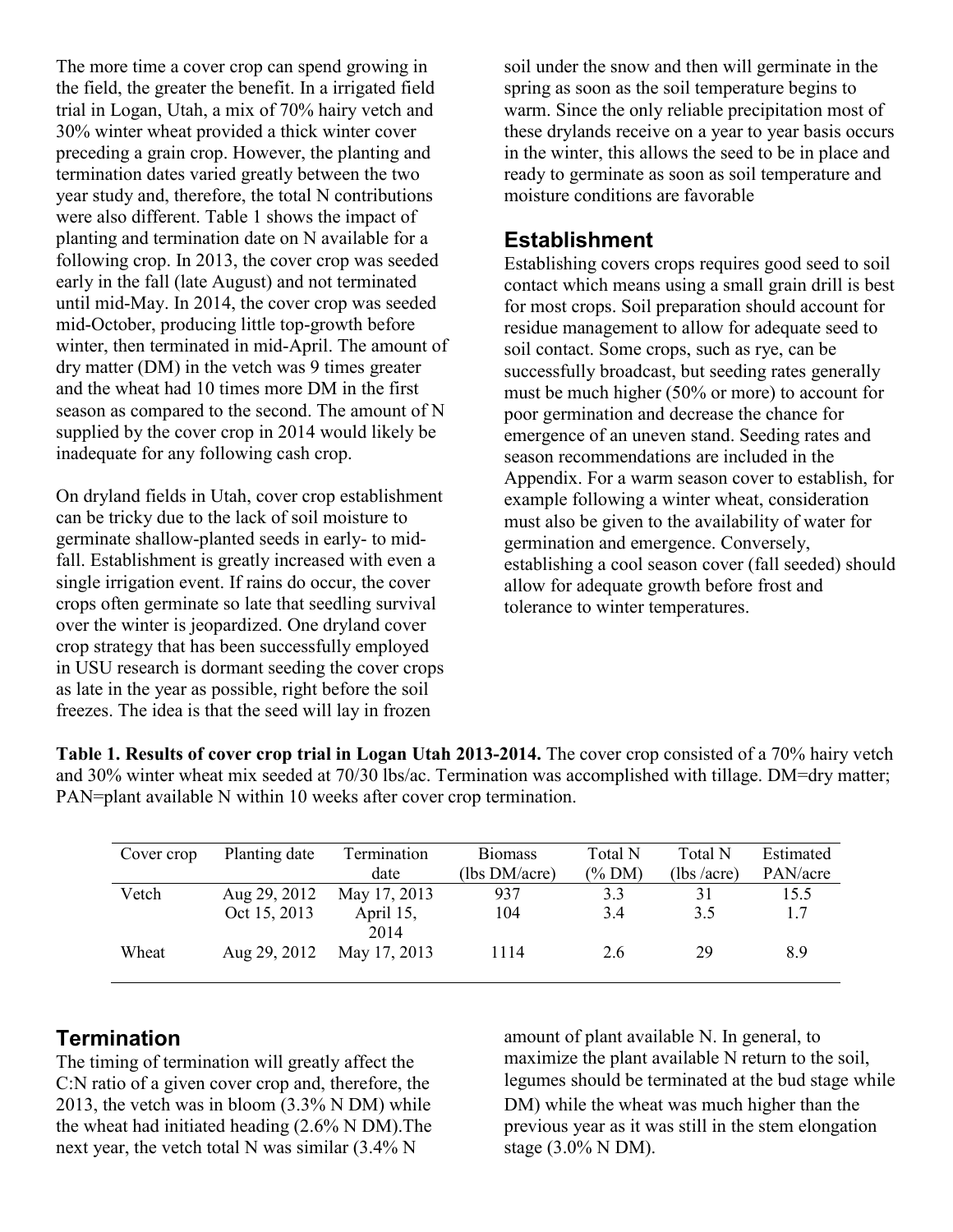There is no single method of terminating a cover crop that works in all systems. Instead, the most effective method of terminating a cover crop depends on the species, the following crop, and the equipment available. Adequate time should be allowed between termination of a cover crop and subsequent seeding. Usually, anywhere from 10-14 days is recommended to allow for the cover crop to begin decomposition and ensure an adequate break in pest cycles.

In conventional systems, desiccation by herbicide can be used to effectively terminate a crop before incorporation with tillage or disking. Some species of cover crops can be very difficult to kill chemically, particularly at advanced stages of growth. Mechanical termination is frequently used in organic systems. Tillage or disking can be effective in tough to kill crops like vetch while adequately breaking up residue from crops like sorghum-sudan grass prior to seeding. Mowing is an option if surface residue is not a barrier for subsequent planting. Residue on the surface can be beneficial to prevent weed growth but can also impact establishment of subsequent crops. For notill operations, a roller crimper has been used effectively with crops that have a more brittle stem. Vining crops like vetch are generally not killed with a roller. New roller machinery is increasing termination rates; however, a roller is an additional piece of equipment that can be pricey.

#### **N Contributions from Cover Crop**

The contribution of plant available nitrogen (PAN) to subsequent crops is critical in selecting a cover crop in many systems. Most PAN is released between 4 and 10 weeks after cover crop termination. In general, legume cover crops can provide up to 100 lbs PAN/acre while a cereal crop could potentially have the opposite effect and immobilize up to 50 lbs PAN/acre because it contains a high ratio of carbon to nitrogen as it matures. As discussed earlier, the timing of cover crop termination will impact the composition of plant matter and the amount of total N in tissue. This is the single greatest indicator of the potential release of PAN.

One way to estimate the amount of plant available nitrogen is using cover crop sampling. Samples of the cover crop can be harvested and sent to an analytical lab to give the percentage of total N in the dried cover crop, or dry matter (DM). If the plant tissue contains less than 1.5 percent N (DM), then it will likely provide no observable N contribution. Available N increases linearly from zero PAN release at 1.5 % N to about 35 lb N/ton of cover crop dry matter released at total N of 3.5%. Table 2 describes PAN results from cover crop trials in the Pacific Northwest (Sullivan and Andrews 2012).

**Table 2. Predicted PAN within 10 weeks from cover crop termination.**<sup>1</sup> DM=dry matter;  $\%$  N is from laboratory testing; PAN=plant available N within 10 weeks after cover crop termination

| $%$ N in DM | Total N     | Calculator       |
|-------------|-------------|------------------|
|             | (lbs N/ton) | prediction       |
|             | DM)         | (lbs PAN/ton DM) |
| 1.0         | 20          |                  |
| 1.5         | 30          |                  |
| 2.0         | 40          | 9                |
| 2.5         | 50          | 16               |
| 3.0         | 60          | 24               |
| 3.5         | 70          | 33               |

<sup>1</sup>Data Source: Sullivan and Andrews, 'Estimating Plant Available Nitrogen Release from Cover Crops'. Pacific Northwest Extension Publication 636, November 2012. [http://ir.library.oregonstate.edu/xmlui/bitstream/handle/1957/3](http://ir.library.oregonstate.edu/xmlui/bitstream/handle/1957/34720/pnw636.pdf) [4720/pnw636.pdf](http://ir.library.oregonstate.edu/xmlui/bitstream/handle/1957/34720/pnw636.pdf)

To use the calculator to estimate PAN in the first 10 weeks following cover crop termination, enter the table with the %N from lab testing and use the following equation:

$$
PAN \left(\frac{lbs}{acre}\right) = Cover\ crop\ biomass\left(\frac{ton\ DM}{acre}\right)
$$
  
 \* calculator prediction  $\left(\frac{lb\ PAN}{ton\ DM}\right)$ 

For example, your local lab reports the cover crop residue contains 3% N. Using the table below, the calculator prediction for 3% N is 24 lbs PAN/ton DM. Your sampling indicates a total cover crop yield of 2.5 tons DM/acre.

$$
PAN\left(\frac{lbs}{acre}\right) = 2.5\left(\frac{ton\ DM}{acre}\right) * 24\left(\frac{lb\ PAN}{ton\ DM}\right)
$$

$$
PAN\left(\frac{lbs}{acre}\right) = 60
$$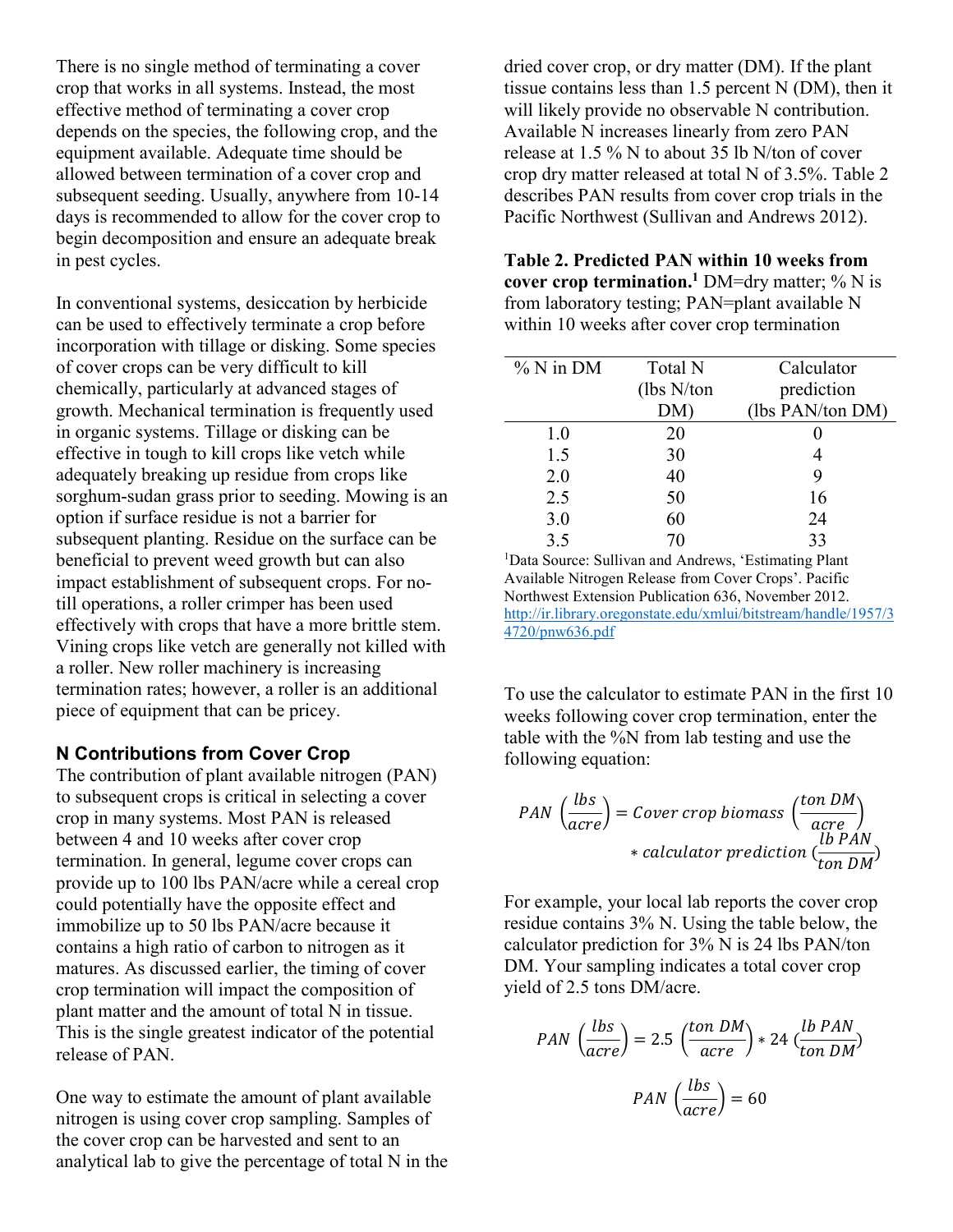#### **References and Resources**

Bjorkman, T. ed., 2009. Cover crops for Vegetable Growers, Cornell University. [http://covercrops.cals.cornell.edu/oats.php;](http://covercrops.cals.cornell.edu/oats.php) [http://covercrops.cals.cornell.edu/sudangrass.ph](http://covercrops.cals.cornell.edu/sudangrass.php) [p](http://covercrops.cals.cornell.edu/sudangrass.php)

Buckland, K.R., 2016. Increasing the Sustainability of Utah Farms by Incorporating Quinoa as a Novel Crop and Protecting Soil Health.

Clark, A. ed., 2008. *Managing cover crops profitably*. DIANE Publishing. [http://www.sare.org/Learning-](http://www.sare.org/Learning-Center/Books/Managing-Cover-Crops-Profitably-3rd-Edition/Text-Version)[Center/Books/Managing-Cover-Crops-](http://www.sare.org/Learning-Center/Books/Managing-Cover-Crops-Profitably-3rd-Edition/Text-Version)[Profitably-3rd-Edition/Text-Version](http://www.sare.org/Learning-Center/Books/Managing-Cover-Crops-Profitably-3rd-Edition/Text-Version)

Cover Crop Database, University of California Davis.

[http://asi.ucdavis.edu/programs/sarep/research](http://asi.ucdavis.edu/programs/sarep/research-initiatives/are/nutrient-mgmt/cover-crops-database1)[initiatives/are/nutrient-mgmt/cover-crops](http://asi.ucdavis.edu/programs/sarep/research-initiatives/are/nutrient-mgmt/cover-crops-database1)[database1](http://asi.ucdavis.edu/programs/sarep/research-initiatives/are/nutrient-mgmt/cover-crops-database1)

Francis, C.A. ed., 2009. *Organic farming: The ecological system* (No. 54). ASA-CSSA-SSSA.

Sullivan and Andrews, 'Estimating Plant Available Nitrogen Release from Cover Crops'. Pacific Northwest Extension Publication 636, November 2012. [http://ir.library.oregonstate.edu/xmlui/bitstream/](http://ir.library.oregonstate.edu/xmlui/bitstream/handle/1957/34720/pnw636.pdf)

[handle/1957/34720/pnw636.pdf](http://ir.library.oregonstate.edu/xmlui/bitstream/handle/1957/34720/pnw636.pdf)

Utah State University is committed to providing an environment free from harassment and other forms of illegal discrimination based on race, color, religion, sex, national origin, age (40 and older), disability, and veteran's status. USU's policy also prohibits discrimination on the basis of sexual orientation in employment and academic related practices and decisions.

Utah State University employees and students cannot, because of race, color, religion, sex, national origin, age, disability, or veteran's status, refuse to hire; discharge; promote; demote; terminate; discriminate in compensation; or discriminate regarding terms, privileges, or conditions of employment, against any person otherwise qualified. Employees and students also cannot discriminate in the classroom, residence halls, or in on/off campus, USU-sponsored events and activities.

This publication is issued in furtherance of Cooperative Extension work, acts of May 8 and June 30, 1914, in cooperation with the U.S. Department of Agriculture, Ken White, Vice President for Extension and Agriculture, Utah State University.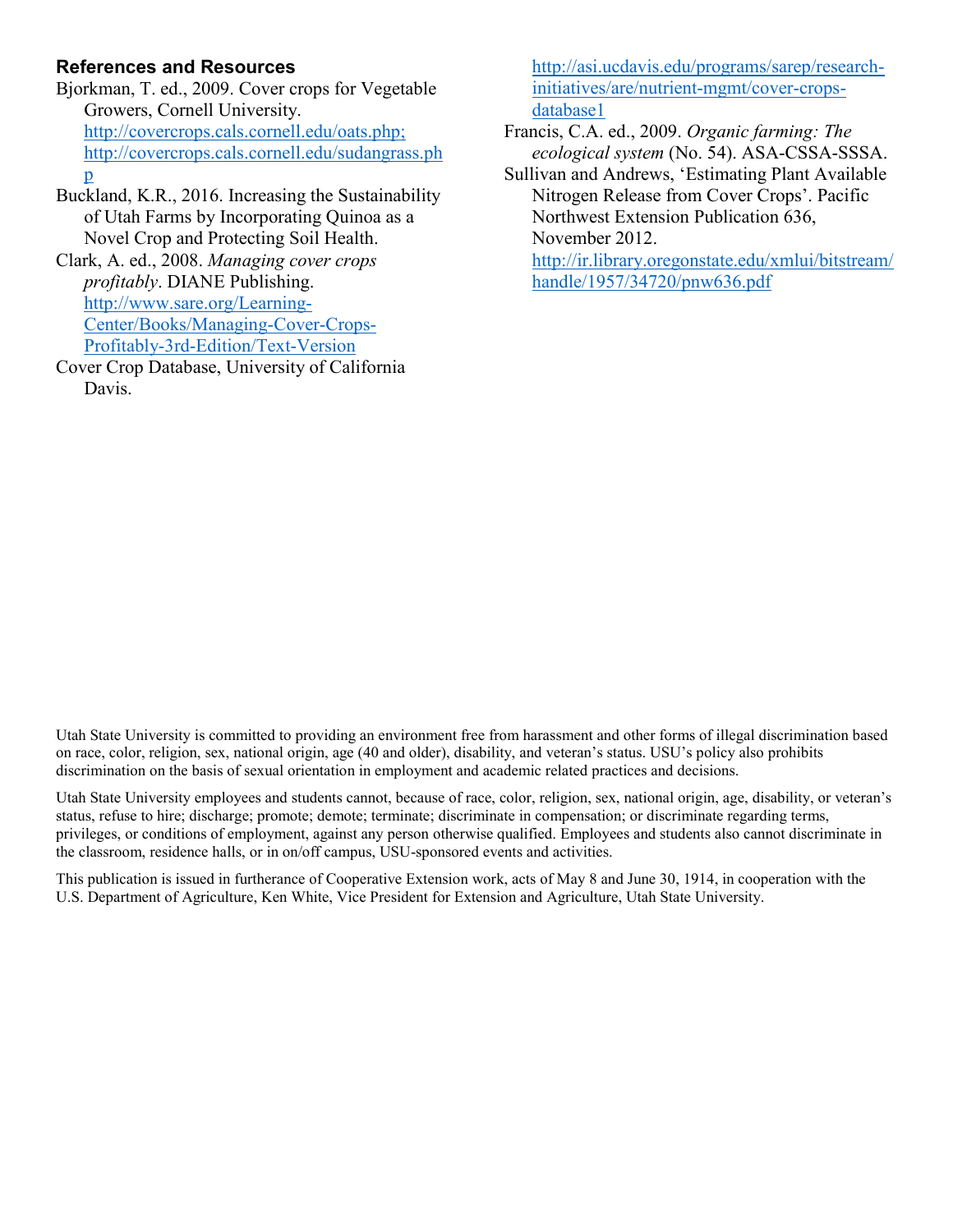# **Appendix – Cover Crop Species for Utah**

## Quick Reference Guide

See full descriptions for additional information such as pest management and rotational considerations.

|                  |      | Season                  | N-fixation?    | Drought<br>tolerant? | Salinity<br>tolerant? |
|------------------|------|-------------------------|----------------|----------------------|-----------------------|
|                  | Warm | Cool                    |                |                      |                       |
| <b>LEGUMES</b>   |      |                         |                |                      |                       |
| Cowpea           | X    |                         | <b>YES</b>     | M                    | M                     |
| Red clover       |      | $\mathbf X$             | <b>YES</b>     | M                    | $\mathbf L$           |
| Austrian winter  |      | $\overline{\mathbf{X}}$ | <b>YES</b>     | M                    | $\overline{L}$        |
| pea              |      |                         |                |                      |                       |
| Fava bean        |      | $\mathbf X$             | <b>YES</b>     | L                    | M                     |
| Common vetch     |      | $\overline{\text{X}}$   | <b>YES</b>     | M                    | L                     |
| Hairy vetch      |      | $\overline{\text{X}}$   | <b>YES</b>     | M                    | $\mathbf M$           |
| Chickpea         |      | $\overline{\text{X}}$   | <b>YES</b>     | $M-H$                | L                     |
| Lentils          |      | $\overline{\text{X}}$   | <b>YES</b>     | L                    | $\overline{L}$        |
|                  |      |                         |                |                      |                       |
| <b>BRASSICAS</b> |      |                         |                |                      |                       |
| Rape(canola)     |      | $\mathbf X$             | NO             | $\mathbf M$          | H                     |
| Turnips          |      | $\overline{\textbf{X}}$ | NO             | $\mathbf L$          | $\mathbf L$           |
| Radish (daikon)  |      | $\overline{\text{X}}$   | NO             | $\overline{L}$       | $\overline{L}$        |
| <b>OTHER</b>     |      |                         |                |                      |                       |
| <b>BROADLEAF</b> |      |                         |                |                      |                       |
|                  |      |                         |                |                      |                       |
| <b>Buckwheat</b> |      | X                       | NO             | L                    | L                     |
|                  |      |                         |                |                      |                       |
| <b>GRASSES</b>   |      |                         |                |                      |                       |
| Sorghum-sudan    | X    |                         | NO             | $H^*$                | M                     |
| Rye              |      | $\mathbf X$             | NO             | M                    | H                     |
| Oats             |      | $\overline{\text{X}}$   | NO             | M                    | L                     |
| Winter wheat     |      | $\overline{\text{X}}$   | NO             | M                    | M                     |
| Barley           |      | X                       | N <sub>O</sub> | M                    | M                     |

H=high, M=medium, L=low tolerance

• Drought and freeze can cause high levels of prussic acid which is a concern for grazing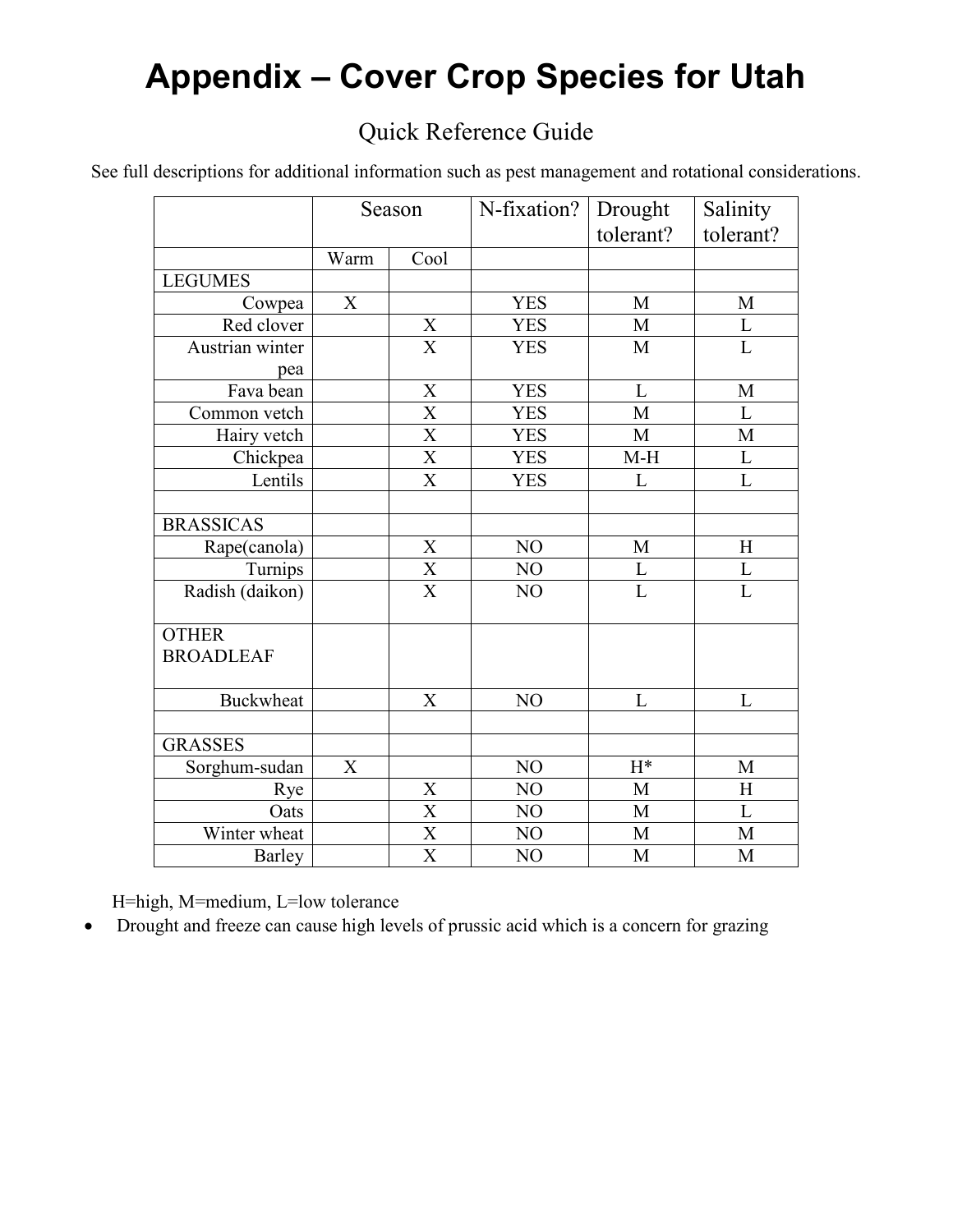## **Legumes**

| Cowpea                   |                                                                                    |
|--------------------------|------------------------------------------------------------------------------------|
| Key identifying features | Broadleaf, upright and spreading vine                                              |
| Seeding rate             | Drill 30-90 lbs/ac about 1 inch deep; broadcast 70-100 lbs/ac then till lightly to |
|                          | cover; use heavy seeding rate for weed control                                     |
| Inoculum                 | <b>Yes</b>                                                                         |
| Season                   | Warm                                                                               |
| <b>Benefits</b>          | N-fixing; heat adapted; weed suppression; beneficial insects; erosion control;     |
|                          | arbuscular mycorrhizal associations which may increase available P                 |
| Negatives                | Needs warm soil to germinate; fair salinity tolerance; mowing and rolling will     |
|                          | not terminate successfully—use tillage or herbicide                                |

#### Red clover

| Key identifying features | Upright perennial or biennial                                                                         |
|--------------------------|-------------------------------------------------------------------------------------------------------|
| Seeding rate             | Overseed at 10-12 lb/acre into winter grains or summer annuals at $\frac{1}{4}$ to $\frac{1}{2}$ inch |
|                          | depth                                                                                                 |
| Inoculum                 | Yes                                                                                                   |
| Season                   | Cool                                                                                                  |
| Benefits                 | N-fixing green manure; weed suppression; beneficial insects; erosion control;                         |
|                          | over winters; arbuscular mycorrhizal associations; two types: medium red                              |
|                          | provides multiple cuts per season whereas mammoth red single cut per season.                          |
| <b>Negatives</b>         | Medium water use; poor salinity tolerance                                                             |

## Austrian winter pea

| Key identifying features | Low growing vine with 2-4 foot long slender, succulent stem                         |
|--------------------------|-------------------------------------------------------------------------------------|
| Seeding rate             | Drill 40-80 lbs/ac $1/2$ -1 inch deep                                               |
| Inoculum                 | Yes                                                                                 |
| Season                   | Cool                                                                                |
| <b>Benefits</b>          | Excellent N-fixing; may overwinter (below $18^{\circ}$ F w ithout snow cover likely |
|                          | kills); low-medium water use; breaks down rapidly; arbuscular mycorrhizal           |
|                          | associations which may increase available P; attracts beneficial insects            |
| Negatives                | Does not tolerate low light (undersowing)                                           |

#### Fava bean

| Key identifying features | Broadleaf, upright structure, unbranched stems with compound leaves (2-6 large    |  |  |
|--------------------------|-----------------------------------------------------------------------------------|--|--|
|                          | fleshy leaflets with no tendrils)                                                 |  |  |
| Seeding rate             | $125$ lbs/ac; 2-4 inches deep                                                     |  |  |
| Inoculum                 | Yes                                                                               |  |  |
| Season                   | Cool                                                                              |  |  |
| <b>Benefits</b>          | N-fixing; moderate salinity tolerance; brittle stems make it easy to incorporate; |  |  |
|                          | arbuscular mycorrhizal associations may increase available P                      |  |  |
| Negatives                | Poor drought tolerance; medium water use; winter kill depending on variety        |  |  |

#### Common vetch

| Key identifying features | Broadleaf vine with 8-16 leaflets terminating in a tendril                     |
|--------------------------|--------------------------------------------------------------------------------|
| Seeding rate             | Drill 15-20 lbs/ac 1-1.5 inches deep; broadcast 25-40 lbs/ac follow with light |
|                          | disk                                                                           |
| Inoculum                 | Yes                                                                            |
| Season                   | Cool                                                                           |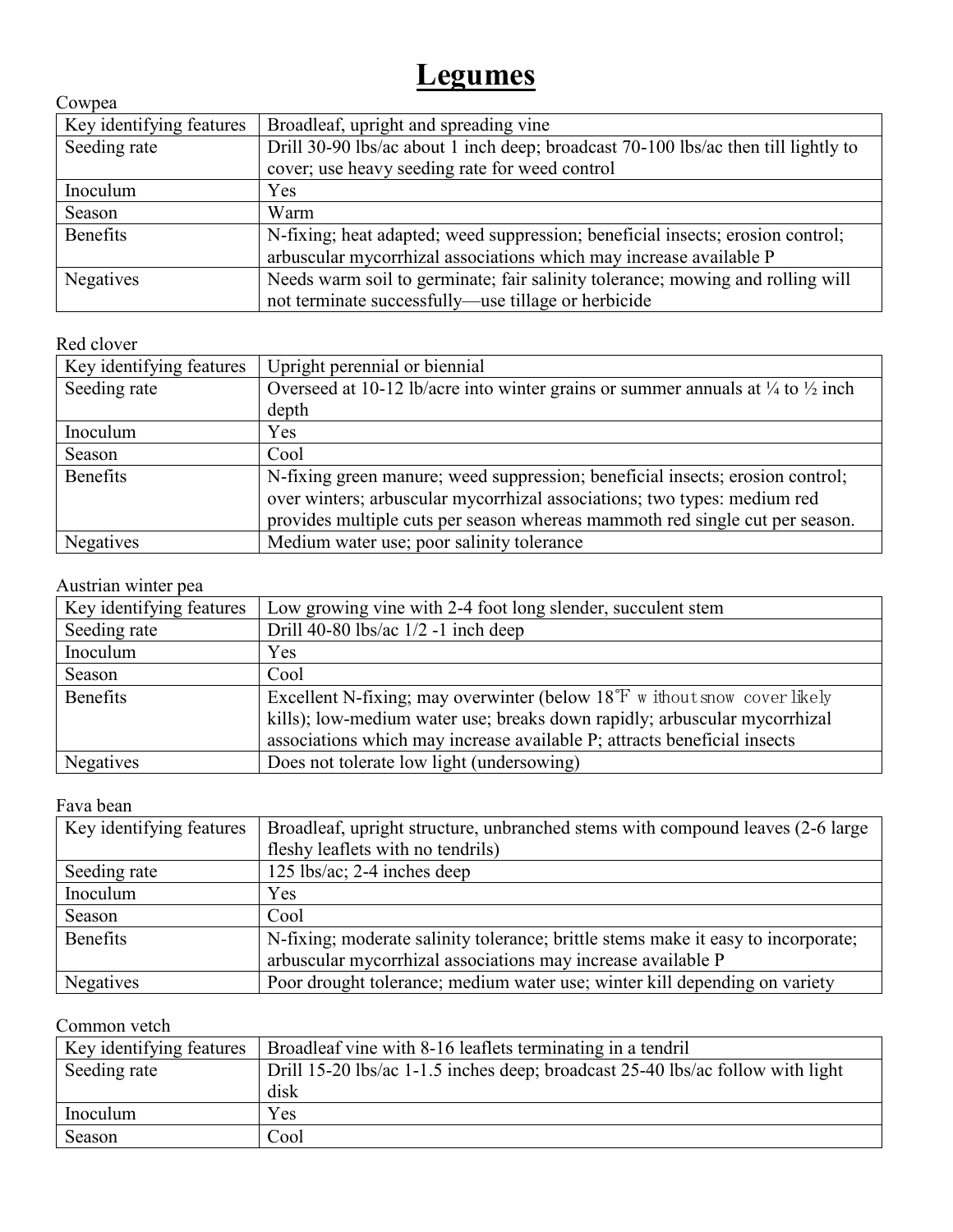| Benefits  | N-fixing; low-medium water use; breaks down rapidly; arbuscular mycorrhizal |
|-----------|-----------------------------------------------------------------------------|
|           | ' associations may increase available P; attracts beneficial insects        |
| Negatives | Poor salinity tolerance; will winterkill                                    |

#### Hairy vetch

| Key identifying features | Broadleaf vine with 3 to 10 long, weak, branching stems 3 to 6 ft long; leaves<br>have 12 to 20 leaflets terminating with tendrils (not necessarily 'hairy')                                                            |
|--------------------------|-------------------------------------------------------------------------------------------------------------------------------------------------------------------------------------------------------------------------|
| Seeding rate             | Drill 15-20 lbs/ac 1-1.5 inches deep; broadcast 25-40 lbs/ac follow with light<br>disk                                                                                                                                  |
| Inoculum                 | Yes                                                                                                                                                                                                                     |
| Season                   | Cool                                                                                                                                                                                                                    |
| Benefits                 | N-fixing; good winter tolerance if top growth is low; low-medium water use;<br>breaks down rapidly; good weed suppression; arbuscular mycorrhizal<br>associations may increase available P; attracts beneficial insects |
| Negatives                | Poor on compact soils; terminating with mower or crimper can be difficult,<br>depending on timing;                                                                                                                      |

#### Chickpea

| Key identifying features | Broadleaf; upright and spreading; pubescent leaves with 3-8 pairs of leaflets            |
|--------------------------|------------------------------------------------------------------------------------------|
| Seeding rate             | Drill 80-90 lbs/ac $1\frac{1}{2}$ - 2 inches deep                                        |
| Inoculum                 | Yes                                                                                      |
| Season                   | Cool                                                                                     |
| <b>Benefits</b>          | N-fixing; low water use; arbuscular mycorrhizal associations may increase<br>available P |
| Negatives                | Poor salinity tolerance; buckwheat and lentil perform poorly following chickpea          |

Lentils

| Key identifying features | Upright and spreading, short overall height (less than 30 inches)       |
|--------------------------|-------------------------------------------------------------------------|
| Seeding rate             | Drill 20-25 lbs/ac, broadcast 20-40 lbs.ac1-1 $\frac{1}{2}$ inches deep |
| Inoculum                 | Yes                                                                     |
| Season                   | Cool                                                                    |
| Benefits                 | N-fixing; low water use; good at emerging through wheat residue; can be |
|                          | planted in spring or overwinter-possible dormant seeding?               |
| Negatives                | Poor salinity tolerance; do not follow with lentils                     |

## **Brassicas**

| Rape (canola)            |                                                                                   |
|--------------------------|-----------------------------------------------------------------------------------|
| Key identifying features | Broadleaf; upright and spreading architecture; yellow flowers                     |
| Seeding rate             | Drill 5-10 lbs/ac (less than 3/4 inches deep); broadcast 8-14 lbs/ac.             |
| Inoculum                 | No                                                                                |
| Season                   | Cool                                                                              |
| <b>Benefits</b>          | Very good at scavenging N; good salinity tolerance; improves soil compaction;     |
|                          | weed control                                                                      |
| Negatives                | Can serve as a disease bridge--do not use in rotation with other brassicas; crops |
|                          | that perform poorly following rapeseed include: canola, mustard, pea, dry bean,   |
|                          | flax and safflower                                                                |
| Turnips                  |                                                                                   |
| Key identifying features | Upright and spreading broadleaf root crop                                         |
| Seeding rate             | Drill 4-7 lbs/ac; broadcast 10-12 lb/ac on firm seedbed, cover $1/2 - 3/4$ inches |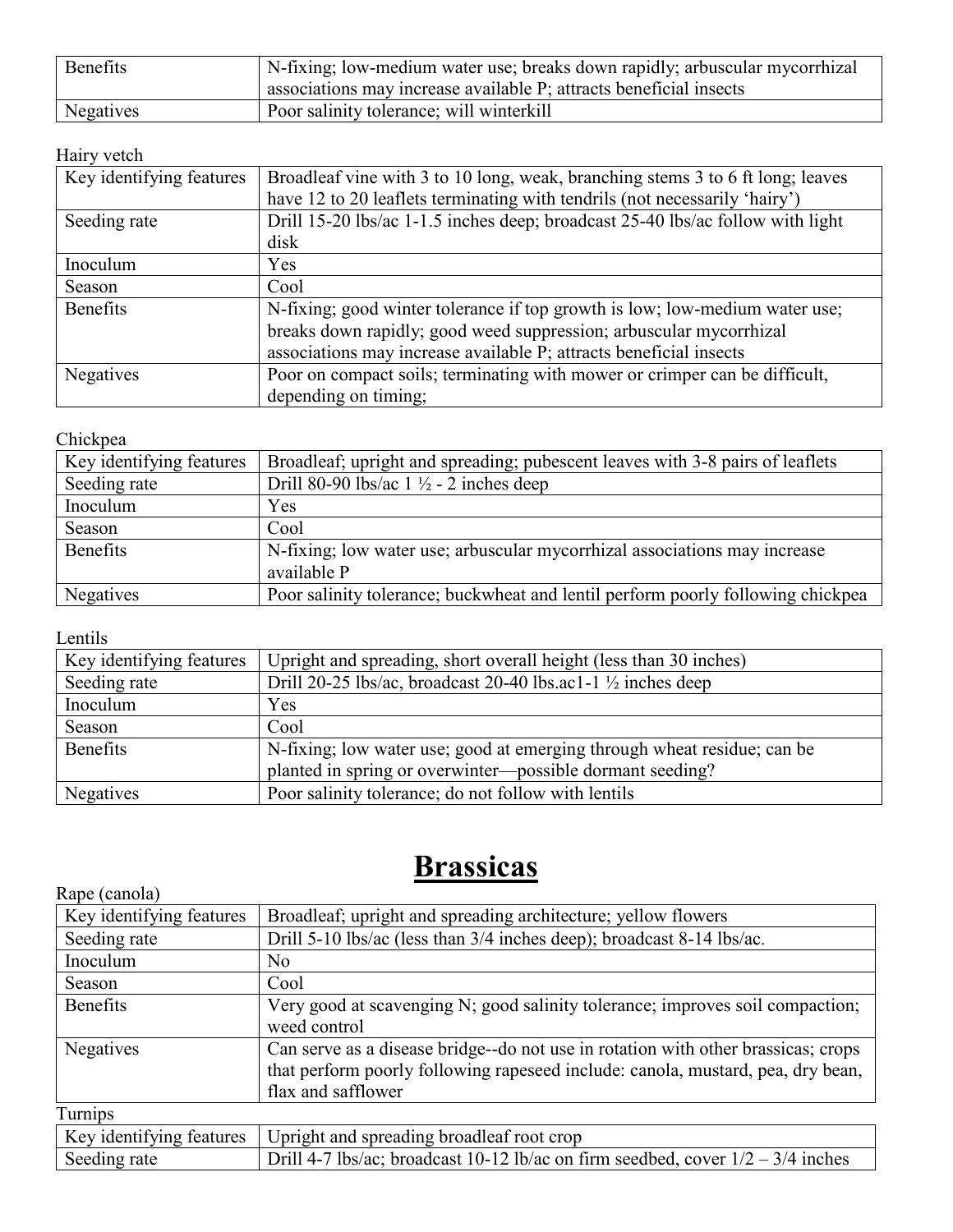| Inoculum  | No                                                                              |
|-----------|---------------------------------------------------------------------------------|
| Season    | Cool                                                                            |
| Benefits  | Good at scavenging N; reduces soil compaction; weed suppression                 |
| Negatives | High water use; do not use in rotation with other brassicas (insect and disease |
|           | bridge); poor salinity tolerance                                                |

#### Radish

| Key identifying features | Upright and spreading broadleaf root vegetable                                   |
|--------------------------|----------------------------------------------------------------------------------|
| Seeding rate             | 10 lbs/ac drilled (broadcast only if unable to drill at 13 lbs/ac)               |
| Inoculum                 | No                                                                               |
| Season                   | Cool                                                                             |
| Benefits                 | Excellent to break up compacted soil; very good for scavenging N                 |
| Negatives                | High water use; use caution in rotation with other brassicas (insect and disease |
|                          | bridge)                                                                          |

# **Other Broadleaf**

Buckwheat

| Key identifying features | Broadleaf with upright tall architecture and small white flowers                                    |
|--------------------------|-----------------------------------------------------------------------------------------------------|
| Seeding rate             | Drill 50-60 lbs/acre at depth $\frac{1}{2}$ to 1 $\frac{1}{2}$ inch; broadcast up to 96 lb/acre and |
|                          | incorporate with harrow or disk to provide quick canopy closure                                     |
| Inoculum                 | N <sub>o</sub>                                                                                      |
| Season                   | Cool                                                                                                |
| <b>Benefits</b>          | Quick short-season crop (79-90 days to maturity); mobilizes soil phosphorous;                       |
|                          | thrives in poor soil; will regrow after mowing before bloom; quick residue                          |
|                          | breakdown; good weed suppression; attracts beneficial insects                                       |
| Negatives                | Not drought tolerant; medium water use; poor salinity tolerance; chickpea,                          |
|                          | sunflower, grain sorghum and sunflower are reported to do poorly following                          |
|                          | buckwheat.                                                                                          |

# **Grasses**

| Sorghum-sudan            |                                                                                                                                                                                                                     |
|--------------------------|---------------------------------------------------------------------------------------------------------------------------------------------------------------------------------------------------------------------|
| Key identifying features | Upright, narrow leaves                                                                                                                                                                                              |
| Seeding rate             | 30-50 lbs/ac (use higher rate for weed control)                                                                                                                                                                     |
| Inoculum                 | No                                                                                                                                                                                                                  |
| Season                   | Warm                                                                                                                                                                                                                |
| Benefits                 | Excellent nutrient scavenger; heat and drought tolerant; decreases soil<br>compaction; nematode and weed suppression; arbuscular mycorrhizal<br>associations may increase available P                               |
| Negatives                | Allelopathic on annual rye; medium water use; large crowns may interfere with<br>bed-prep for follow-on crop; prussic acid accumulation in leaves with drought<br>or frost stress concerns for grazing by livestock |

Rye

| Key identifying features | Upright grass with little or no auricle and ligule                                     |
|--------------------------|----------------------------------------------------------------------------------------|
| Seeding rate             | Drill 60-120 lbs/acre at $\frac{1}{2}$ to 2 inch depth; broadcast 90-160 lbs/acre disk |
|                          | lightly or cultipack to cover                                                          |
| Inoculum                 | No                                                                                     |